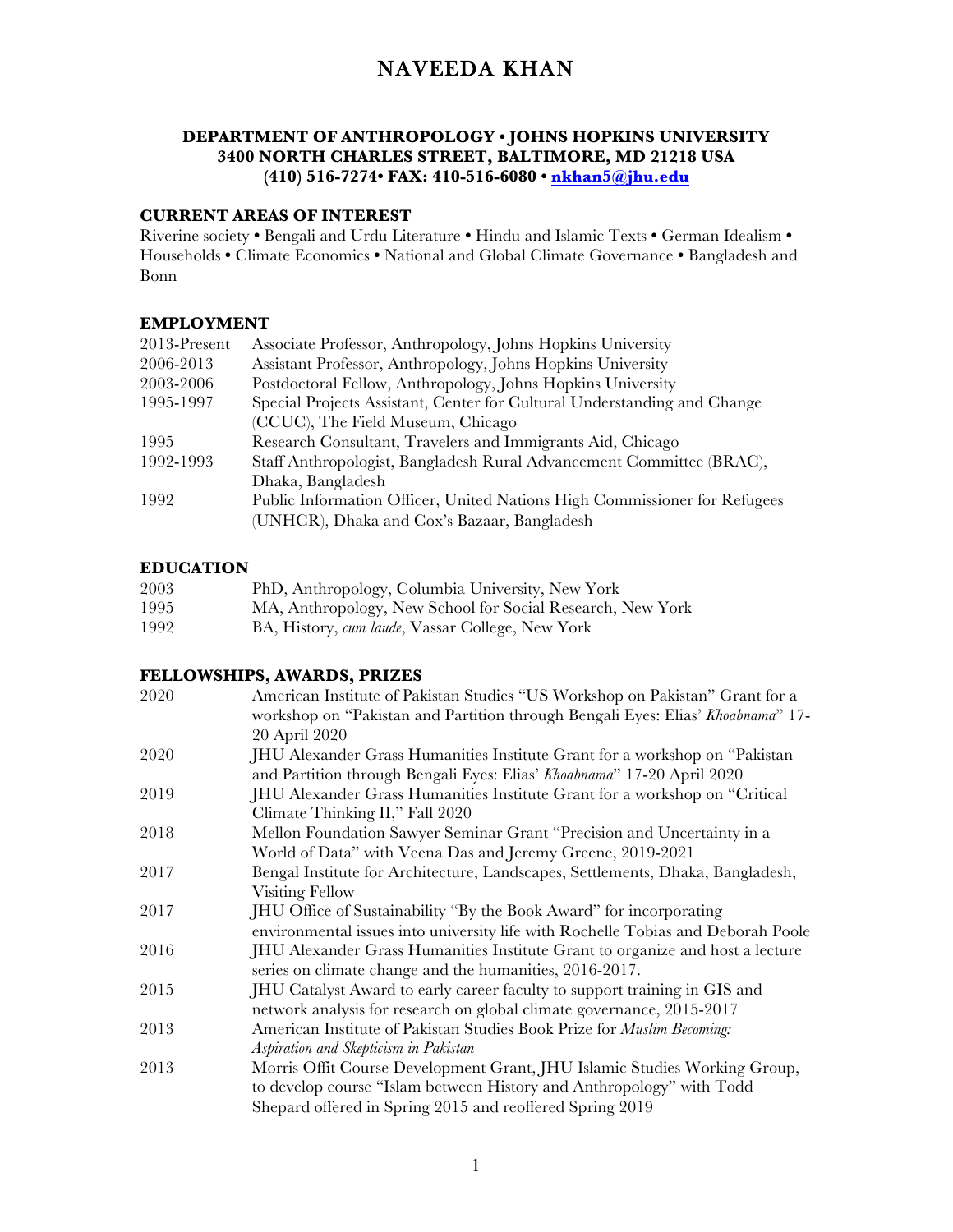- 2012 Mellon Foundation New Directions Fellowship to support training towards climate change related research in Bangladesh, 2012-2017
- 2011 Wenner-Gren Foundation Post-PhD Research Grant to fund research in riverine Bangladesh
- 2011 American Institute for Bangladesh Research Grant to fund research in riverine Bangladesh
- 2010 American Philosophical Association Franklin Research Grant to fund preliminary research in Bangladesh
- 2005 American Philosophical Association Franklin Research Grant to finalize book manuscript, "Muslim Becoming"

#### **PUBLICATIONS**

### **Monographs, Books and Special Issues of Journals:**

| Monographs In Preparation |                                                                                       |
|---------------------------|---------------------------------------------------------------------------------------|
|                           | "Climate Governance at the End of the World"                                          |
|                           | "Householding on a Warming Earth"                                                     |
|                           | Under contract Monograph "River Life and the Lure of Thinking"                        |
| 2015                      | Editor, "The Fate of Our Corruption," special issue of <i>Contributions to Indian</i> |
|                           | Sociology, 49(3)                                                                      |
| 2012                      | Muslim Becoming: Aspiration and Skepticism in Pakistan. Duke University Press         |
| 2012                      | Muslim Becoming: Aspiration and Skepticism in Pakistan. Orient Black Swan             |
|                           | (South Asia release)                                                                  |
| 2010                      | Editor, Beyond Crisis: Reevaluating Pakistan in Critical Asian Studies, Routledge     |
| 2010                      | "Number as Inventive Frontier" co-edited with Jane I. Guyer and Juan Obarrio,         |
|                           | special issue of Anthropological Theory $10(1-2)$ , May                               |

#### **Peer-reviewed Articles and Book Chapters:**

|             | In Preparation "Requiem for a Dream: Elias' Khoabnama" for inclusion in a special issue of South |
|-------------|--------------------------------------------------------------------------------------------------|
|             | Asia: Journal of South Asian Studies on the occasion of the 50 <sup>th</sup> anniversary of the  |
|             | founding of Bangladesh                                                                           |
|             | Under Revision "Householding in the Time of Food Insecurity: Amarendro Ghosh's Char              |
|             | Kashem" solicited for inclusion in Ioana Vortolomei Pribiag's ed. Locations of                   |
|             | <i>Politics</i> , Reinventing Critical Theory series.                                            |
|             | Under Review "Overhearing as a Modality of Politics: Riverine Lives, Devilish Whispers and the   |
|             | 2014 General Elections of Bangladesh"                                                            |
| Forthcoming | "Kant and Anthropology" Review Article solicited by Oxford Research Encyclopedia                 |
|             | of Anthropology                                                                                  |
| 2020        | "Expenditure" for Anthropocene Unseen: A Lexicon, eds. Cymene Howe and                           |
|             | Publication, Anand Pandian, Punctum Books                                                        |
|             | https://punctumbooks.com/titles/anthropocene-unseen-a-lexicon/                                   |
| 2019        | "At Play with the Giants: Between the Patchy Anthropocene and Romantic                           |
|             | Geology" in <i>Current Anthropology</i> , Volume 60, Supplement 20, August 2019                  |
| 2017        | "Teaching Climate Change Otherwise" co-written with Swayam Bagaria in                            |
|             | Teaching Climate Change in the Humanities, eds. Stephanie LeMenager, Shane                       |
|             | Hall and Stephen Siperstein, Routledge: 170-176                                                  |
| 2016        | "Living Paradox in Riverine Bangladesh: Whiteheadian Perspectives on Ganga                       |
|             | Devi and Khwaja Khijir" in "An Amphibious Anthropology: The Production of                        |
|             | Place at the Confluence of Land and Water," eds. Karine Gagne and Mattias                        |
|             | Borg Rasmussen, special issue of <i>Anthropologica</i> , 58(2): 179-192                          |
|             |                                                                                                  |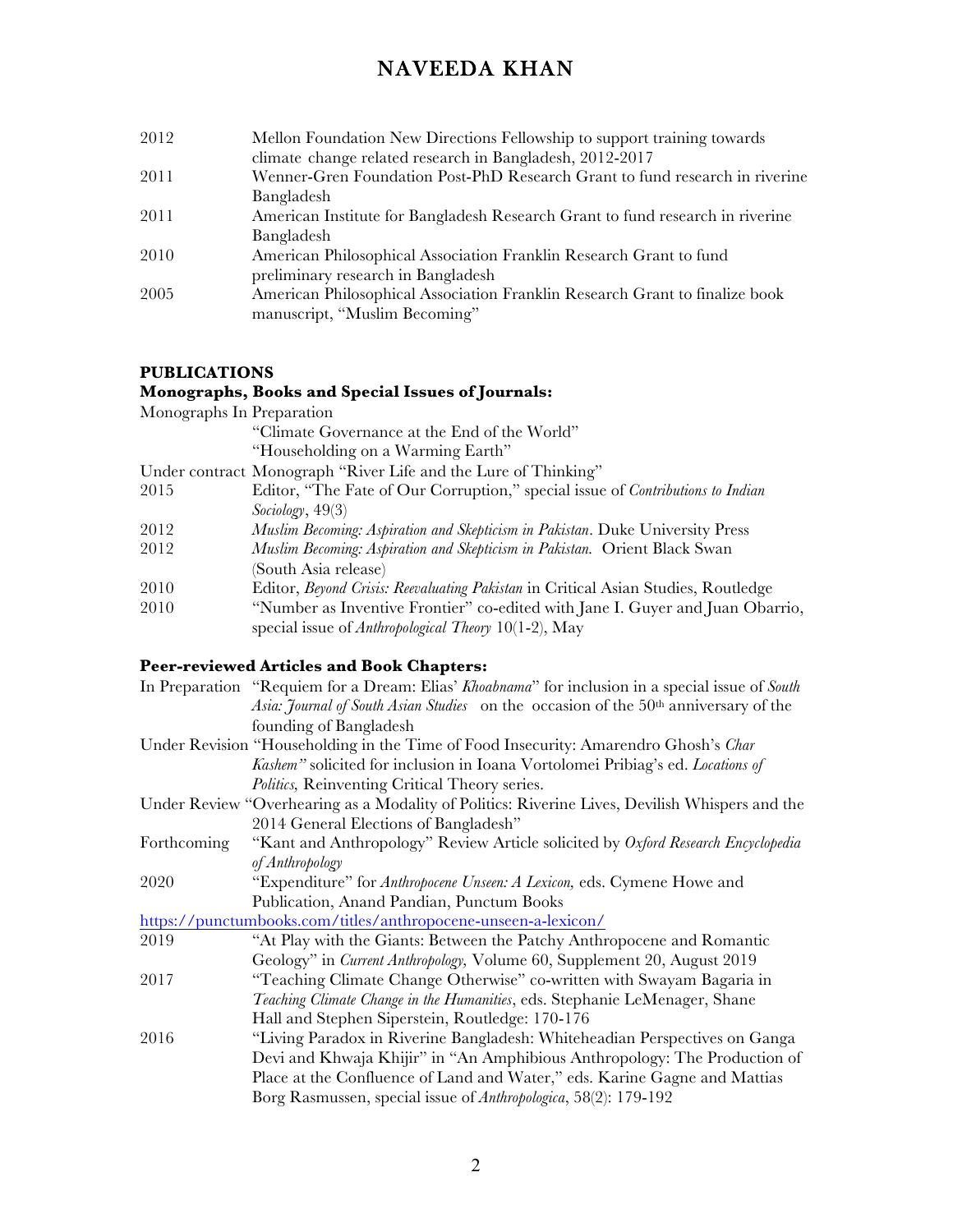| 2015 | "Corruption: A Conceptual Note" in Contributions to Indian Sociology, 49(3):<br>287-304                                                                                                                                                                                                                             |
|------|---------------------------------------------------------------------------------------------------------------------------------------------------------------------------------------------------------------------------------------------------------------------------------------------------------------------|
| 2015 | "River and the Corruption of Memory" in Contributions to Indian Sociology,<br>49(3): 389-409                                                                                                                                                                                                                        |
| 2015 | "Of What Does Self-Knowing Consist? Perspectives from Bangladesh and<br>Pakistan" in Annual Review of Anthropology 44: 457-475                                                                                                                                                                                      |
| 2015 | "Fragile En-souling: Reading William Connolly in Pakistan and Bangladesh" in<br>Theory and Event $18(3)$                                                                                                                                                                                                            |
| 2014 | "Dogs and Humans and What Earth Can Be: Filaments of Muslim Ecological<br>Thought" in <i>Hau</i> 4(3): 245-264                                                                                                                                                                                                      |
| 2014 | "Insect Trails Across my Field Notes" in The Yearbook of Comparative Literature<br>58: 169-173 (published 2014)                                                                                                                                                                                                     |
| 2014 | "The Death of Nature in the Era of Global Warming" in Wording the World:<br>Veena Das and Her Interlocutors ed. Roma Chatterji. Fordham University Press,<br>288-299                                                                                                                                                |
| 2011 | "Geddes in India: Town Planning, Plant Sentience, Cooperative Evolution" in<br>Environment and Planning (D) 29(5): 840-856                                                                                                                                                                                          |
| 2011 | "The Acoustics of Muslim Striving: Loudspeaker Use in Ritual Practice in<br>Pakistan" in <i>Comparative Studies on Society and History</i> (CSSH), 53(3), July: 571-594                                                                                                                                             |
| 2010 | "Introduction" in Beyond Crisis: Reevaluating Pakistan, Routledge: 1-28                                                                                                                                                                                                                                             |
| 2010 | "Mosque Construction, Or the Violence of the Ordinary" in Beyond Crisis:<br>Reevaluating Pakistan, Routledge: 482-518                                                                                                                                                                                               |
| 2010 | "Introduction" co-authored with Jane I. Guyer, Juan Obarrio, Caroline Bledsoe,<br>Julie Chu, Souleymane Bachir Diagne, Catherine Eagleton, Keith Hart, Paul<br>Kockelman, Jean Lave, Caroline McLoughlin, Bill Maurer, Federico Neiburg,<br>Diane Nelson, Charles Stafford and Helen Verran in "Number as Inventive |
| 2010 | Frontier," special issue of Anthropological Theory, 10(1-2) May: 36-61<br>"Nineteen: A Story" in "Number as Inventive Frontier," special issue of<br>Anthropological Theory, May: 112-122                                                                                                                           |
| 2010 | "Images that come Unbidden: Some Thoughts on the Danish Cartoon<br>Controversy" in "Religion and Sexuality," special issue of Borderlands 9(3):<br>http://www.borderlands.net.au/issues/vol9no3.html                                                                                                                |
| 2009 | "Maulana Yusuf Ludhianvi on the Limits of Legitimate Religious Difference" in<br>Islam in South Asia in Practice ed. Barbara Metcalf, Princeton University Press:<br>438-446                                                                                                                                        |
| 2008 | "The Martyrdom of Mosques: Imagery and Iconoclasm in Modern Pakistan" in<br>Enchantments of Modernity ed. Saurabh Dube, Routledge: 372-401                                                                                                                                                                          |
| 2006 | "Of Children and Jinns: An Inquiry into an Unexpected Friendship During<br>Uncertain Times" in Cultural Anthropology 21(6): 234-264                                                                                                                                                                                 |
| 2010 | Republished in abridged form as "In Friendship: A Father, A Child and<br>A Jinn" in Everyday Life in South Asia, eds. Diane Mines and Sarah Lamb,<br>Indiana University Press                                                                                                                                       |
| 2011 | Republished in Islam and Society in Pakistan: Anthropological<br>Perspectives, eds. Ali Khan and Magnus Marsden, Oxford University<br>Press                                                                                                                                                                         |
| 2014 | Republished in a curated collection on Everyday Islam in Cultural<br>Anthropology<br>http://www.culanth.org/curated_collections/19-everyday-islam                                                                                                                                                                   |
| 2006 | "Flaws in the Flow: Roads and their Modernity in Pakistan" in Social Text 24(4):<br>Winter: 87-113                                                                                                                                                                                                                  |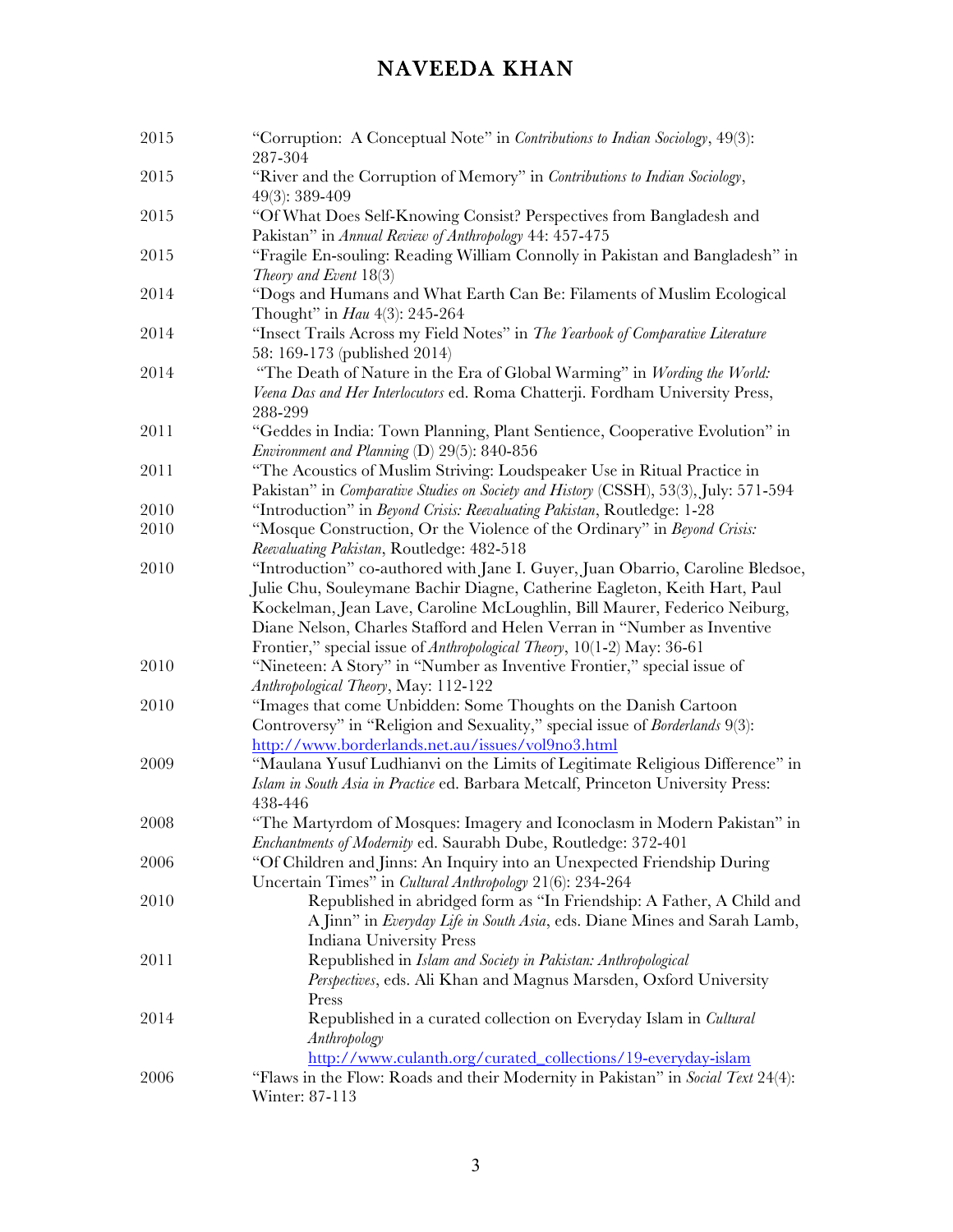| 2005                    | "Networks Actual and Potential: Think Tanks, War Games and the Creation of<br>Contemporary American Politics" co-authored with Bhrigupati Singh, Deborah                                                |
|-------------------------|---------------------------------------------------------------------------------------------------------------------------------------------------------------------------------------------------------|
| 2005                    | Poole and Richard Baxstrom in Theory and Event, 8(4), September<br>"Trespasses of the State: Ministering the Copyright to Theological Dilemmas" in<br>Bare Acts, Sarai Reader 5, (CSDS, Delhi): 178-188 |
|                         | http://www.sarai.net/publications/readers/05-bare-acts/01_naveeda.pdf                                                                                                                                   |
|                         | Commentaries, Reviews, Interviews:                                                                                                                                                                      |
| 2018                    | "Islam in Shadows" contribution to SSRC Immanent Frame on "New                                                                                                                                          |
|                         | Directions on Science and Islam"                                                                                                                                                                        |
| 2018                    | "From Rivers to Deltas: Some Conceptual and Methodological Routes"                                                                                                                                      |
|                         | contribution to University of Cologne's DELTA-Volatile Waters and the                                                                                                                                   |
|                         | Hydrosocial Anthropocene in Major River Deltas                                                                                                                                                          |
| 2018                    | "AAA goes to the Conference of the Parties" co-written with Shirley Fiske, Susan                                                                                                                        |
|                         | Crate, Julie Raymond and Jessica O'Reilly in Anthropology News website, June 5                                                                                                                          |
|                         | http://www.anthropology-news.org/index.php/2018/06/05/aaa-goes-to-the-                                                                                                                                  |
|                         | conference-of-the-parties/                                                                                                                                                                              |
| 2017                    | "On Counting" contribution to Somatosphere Book Forum on Nayanika                                                                                                                                       |
|                         | Mookherjee's Spectral Wounds: Sexual Violence, Public Memories, and the                                                                                                                                 |
|                         | Bangladesh War of 1971, ed. Andrew Brandel                                                                                                                                                              |
| 2016                    | Review of Climate Cultures eds. Jessica Barnes and Michael Dove in American                                                                                                                             |
|                         | Ethnologist, 43(4): 761-763                                                                                                                                                                             |
| 2016                    | "Expenditure" in "Theorizing the Contemporary," Cultural Anthropology website,                                                                                                                          |
|                         | July 12                                                                                                                                                                                                 |
| 2015                    | https://culanth.org/fieldsights/915-expenditure                                                                                                                                                         |
|                         | Editor, Book Forum on Bhrigupati Singh's Poverty and the Quest for Life, March<br>http://somatosphere.net/2015/03/book-forum-bhrigupati-singhs-poverty-and-                                             |
| the-quest-for-life.html |                                                                                                                                                                                                         |
| 2014                    | "Interview" on a curated collection on Everyday Islam in Cultural<br>Anthropology                                                                                                                       |
|                         | http://www.culanth.org/curated_collections/19-everyday-islam                                                                                                                                            |
| 2014                    | Review of Faisal Devii's The Muslim Zion in American Historical Review, 119:<br>1663-1664                                                                                                               |
| 2014                    | Review of Masooda Banu's The Rational Believer: Choices and Decision in the                                                                                                                             |
|                         | Madrasas of Pakistan in Comparative Studies in Society and History 56(2): 544-546                                                                                                                       |
| 2013                    | "Action as Modernist Code: A Review of Iftikhar Dadi's Modernism and the Art                                                                                                                            |
|                         | of Muslim South Asia in Criticism: A Quarterly for Literature and the Arts $55(2)$                                                                                                                      |
| 2012                    | Review of Alyssa Ayres' Speaking Like a State: Language and Nationalism in                                                                                                                              |
|                         | Pakistan in Journal of Linguistic Anthropology, 22(1): 132-134                                                                                                                                          |
| 2008                    | "The Speech of Generals: Some Meditations on Pakistan" refereed and posted                                                                                                                              |
|                         | on the SSRC Forum "Pakistan in Crisis" January 2.                                                                                                                                                       |
|                         | https://items.ssrc.org/pakistan-in-crisis/the-speech-of-generals-some-                                                                                                                                  |
|                         | meditations-on-pakistan-by-way-of-subaltern-studies/                                                                                                                                                    |

### **ORGANIZED EVENTS**

|      | In Preparation Data and Climate, Sawyer Conference, Fall 2020          |
|------|------------------------------------------------------------------------|
|      | In Preparation Workshop on Akhtaruzzaman Elias's Khoabnama, April 2020 |
| 2020 | Organized double panel on "Re-approaching Religion" for AES Spring     |
|      | Conferences: Borders and Bridges, March 26-28                          |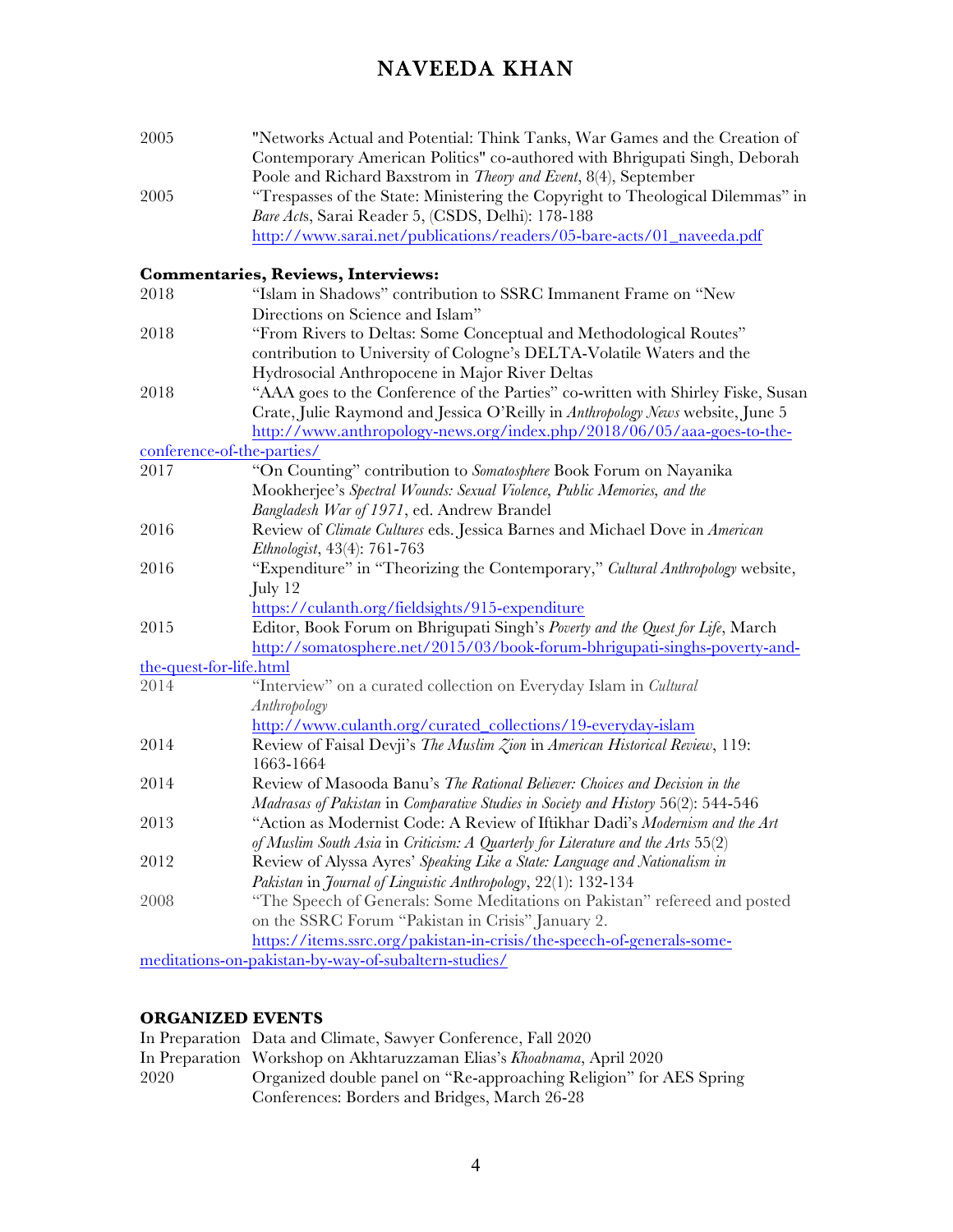| 2020      | Co-organized with Dr. Shreeharsh Kelkar (UC Berkeley) "The Data                                                                                           |
|-----------|-----------------------------------------------------------------------------------------------------------------------------------------------------------|
|           | Environment and the New University, Feb 24                                                                                                                |
| 2019-2021 | Sawyer Seminar "Precision and Uncertainty in a World of Data," JHU                                                                                        |
|           | https://worldsofdata.org/events/                                                                                                                          |
| 2016-2017 | "Critical Climate Thinking" Speaker Series, co-organized with Rochelle Tobias<br>and Deborah Poole. Funded by JHU Alexander Grass Humanities Institute. A |
|           | second part to be held in Fall 2020.                                                                                                                      |
| 2017      | Sponsored "National Mechanism on Loss and Damage" COP side event                                                                                          |
|           | organized by International Center for Climate Change and Development                                                                                      |
|           | (ICCAAD), Kanzler Hotel, Bonn.                                                                                                                            |
| 2015      | Workshop "Climate Change and its Challenges to the Scholarly Habitus,"                                                                                    |
|           | Museum d'histoire naturelle – Paris, co-organized with Rochelle Tobias and                                                                                |
|           | Romain Simenel (IRD, PALOC, Paris) on the occasion of the COP 21, Paris,                                                                                  |
|           | November                                                                                                                                                  |
| 2012      | Workshop "Islamic Studies and the Literary Imagination," co-organized with                                                                                |
|           | Niloofar Haeri, JHU, November                                                                                                                             |
| 2009      | Workshop "Public Numbers," co-organized with Jane I. Guyer and Juan                                                                                       |
|           | Obarrio, JHU, November                                                                                                                                    |
| 2008      | Conference "Number as Inventive Frontier," co-organized with Jane I. Guyer                                                                                |
|           | and Juan Obarrio, JHU, May                                                                                                                                |
| 2006      | Workshop "Beyond Crisis: A Critical Second Look at Pakistan." Funded by the                                                                               |
|           | American Institute of Pakistan Studies and the JHU Office of the Dean of                                                                                  |
|           | Academic Affair, JHU, May                                                                                                                                 |
| 2005      | Workshop "Religion and Globalization II: Newness and Tradition,"                                                                                          |
|           | co-organized with Jane I. Guyer, JHU, April                                                                                                               |

### **INVITED TALKS AND DISCUSSIONS**

| 2020 | Presenter, conference on "Planetarity," University of Illinois, Urbana            |
|------|-----------------------------------------------------------------------------------|
|      | Champaign, April                                                                  |
| 2020 | Presenter, Program in the History of Science and Medicine, Yale University,       |
|      | February                                                                          |
| 2019 | Book Discussion of Mubasshir Rizvi's <i>The Ethics of Staying</i> , Georgetown    |
|      | University, October                                                               |
| 2018 | Presenter in "Research Methods for Volatile Lifeworlds in the Hydrosocial         |
|      | Anthropocene," University of Cologne, Germany, January                            |
| 2018 | "Overhearing as a Modality of Politics: Riverine Lives, Devilish Whispers and the |
|      | 2014 General Elections of Bangladesh" in Agrarian Studies Colloquium, Yale        |
|      | University, New Haven, March                                                      |
| 2017 | "Discordance and the Event of the River" in Wenner Gren Foundation                |
|      | Symposium on "Patchy Anthropocene: Frenzies and Afterlives of Violent             |
|      | Simplifications." Organized by Anna Tsing, Nils Bubandt and Andrew                |
|      | Matthews, Portugal, September                                                     |
| 2017 | "Madness as an Augur of Extinction" in South Asia Studies, Columbia               |
|      | University, February                                                              |
| 2017 | "Towards a Romantic Anthropology: River Life and Climate Change in                |
|      | Bangladesh" in Program in Critical Theory, University of California, Berkeley,    |
|      | January                                                                           |
| 2017 | "Some Trouble with Cows: Household Perspectives on Climate Change" in             |
|      | South Asia Center, Stanford University, January                                   |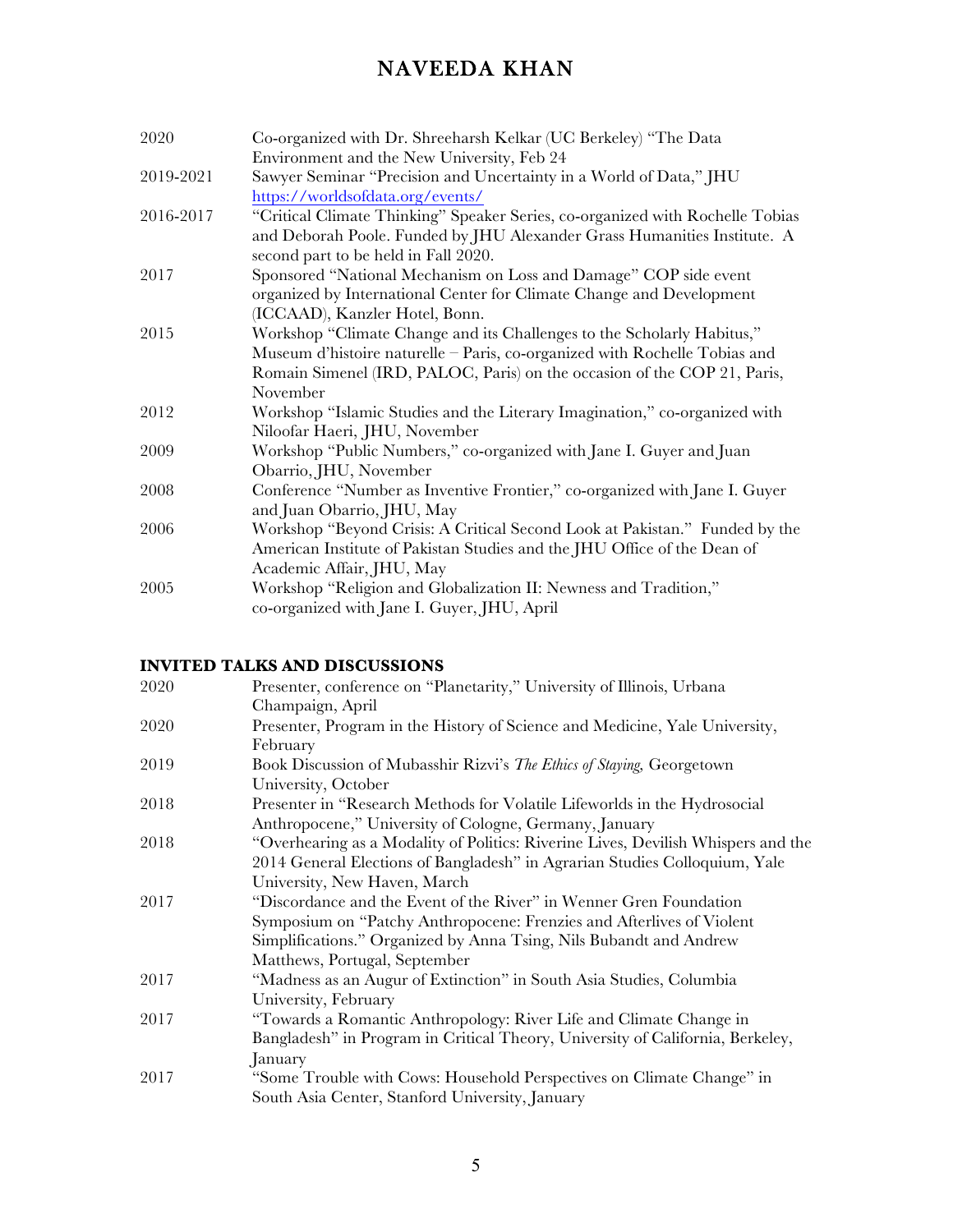| 2016 | "Living Paradox in Riverine Bangladesh: Whiteheadian Perspectives on Ganga<br>Devi and Khwaja Khijir" in "Material Environments of Islam" at the Sawyer |
|------|---------------------------------------------------------------------------------------------------------------------------------------------------------|
|      | Seminar "When the Fringe Dwarfs the Center: Vernacular Islam Beyond the                                                                                 |
| Arab | World," Vanderbilt University, February                                                                                                                 |
| 2016 | Discussant in Book Forum on Nayanika Mookherjee's The Spectral Wound:<br>Sexual Violence, Public Memories, and the Bangladesh War of 1971. Organized    |
|      | by Andrew Brandel, JHU, February.                                                                                                                       |
| 2016 | Discussant in "Islam and the Modern State," Graduate Student Conference,                                                                                |
|      | Northwestern University, April                                                                                                                          |
| 2015 | Presenter in "Rethinking Race and the Anthropocene," University of Oregon,<br>May                                                                       |
| 2015 | Presenter in "In Nature's Wake: The Art and Politics of Environmental Crisis,"<br>Lannan Symposium, Georgetown University, March                        |
| 2015 | "The Call to Islam and Early Warning Systems in Bangladesh: The Mutual                                                                                  |
|      | Absorption of the Religious, the Political, and the Natural" and "The Flow                                                                              |
|      | Forms of Elections on the Sand Bars of the Jamuna River" at the University of                                                                           |
|      | California, Santa Cruz Cultural Studies Program and the Program for Emerging                                                                            |
|      | Worlds, January                                                                                                                                         |
| 2015 | Presenter, "Religious and Climate Change in Comparative Regional                                                                                        |
|      | Perspective" at the Center for Latin American and Latino Studies, American                                                                              |
|      | University, July                                                                                                                                        |
| 2014 | "From Aspiration to Ensoulment: From the Politics of Muslim Becoming to the                                                                             |
|      | Politics of Climate Change" in "The Fragility of Things: A Symposium in honor                                                                           |
|      | of Bill Connolly," April                                                                                                                                |
| 2014 | "The Call to Islam and Early Warning Systems in Bangladesh: The Mutual                                                                                  |
|      | Absorption of the Religious, the Political, and the Natural" on panel "The                                                                              |
|      | Impersonal in Islam" at the Institute of Islamic Studies' Sixty Years of Excellence                                                                     |
|      | Conference, McGill University, March                                                                                                                    |
| 2014 | "The Dystopic in Fights over Land in the Belly of the River" in workshop                                                                                |
|      | "Futures Imperfect: Utopias and Dystopias in South Asia" at Brandeis                                                                                    |
|      | University, March                                                                                                                                       |
| 2014 | "The Fluvial System in the Making of a Science of Morality" in workshop                                                                                 |
|      | "Science Studies as Area Studies" at Duke University, February                                                                                          |
| 2014 | "The Scandal of Seasonality: Household Perspectives on Climate Change" at the                                                                           |
|      | Watson Institute, Brown University, November                                                                                                            |
| 2014 | "The Call to Islam and Early Warning Systems in Bangladesh: The Mutual                                                                                  |
|      | Absorption of the Religious, the Political, and the Natural" at DHAR India                                                                              |
| 2014 | Studies Program, Indiana University, Bloomington, September<br>"From Aspiration to Ensoulment: From the Politics of Muslim Becoming to the              |
|      | Politics of Climate Change" and "The Call to Islam and Early Warning Systems                                                                            |
|      | in Bangladesh: The Mutual Absorption of the Religious, the Political, and the                                                                           |
|      | Natural" at Aarhaus University and Copenhagen University, April                                                                                         |
| 2014 | "The Flow Forms of Elections on the Sand Bars of the Jamuna River" at                                                                                   |
|      | Department of Sociology and Anthropology at North Caroline State University,                                                                            |
|      | February                                                                                                                                                |
| 2013 | "Dogs and Humans and What Silt Wants to Be" in the Monday Colloquium,                                                                                   |
|      | Department of Anthropology, University of Chicago, October                                                                                              |
| 2013 | "Dogs and Humans and What Silts Wants to Be: The Claims and Limits of the                                                                               |
|      | Non-Human in the Jamuna" in the Department of Anthropology, University of                                                                               |
|      | Virginia, February                                                                                                                                      |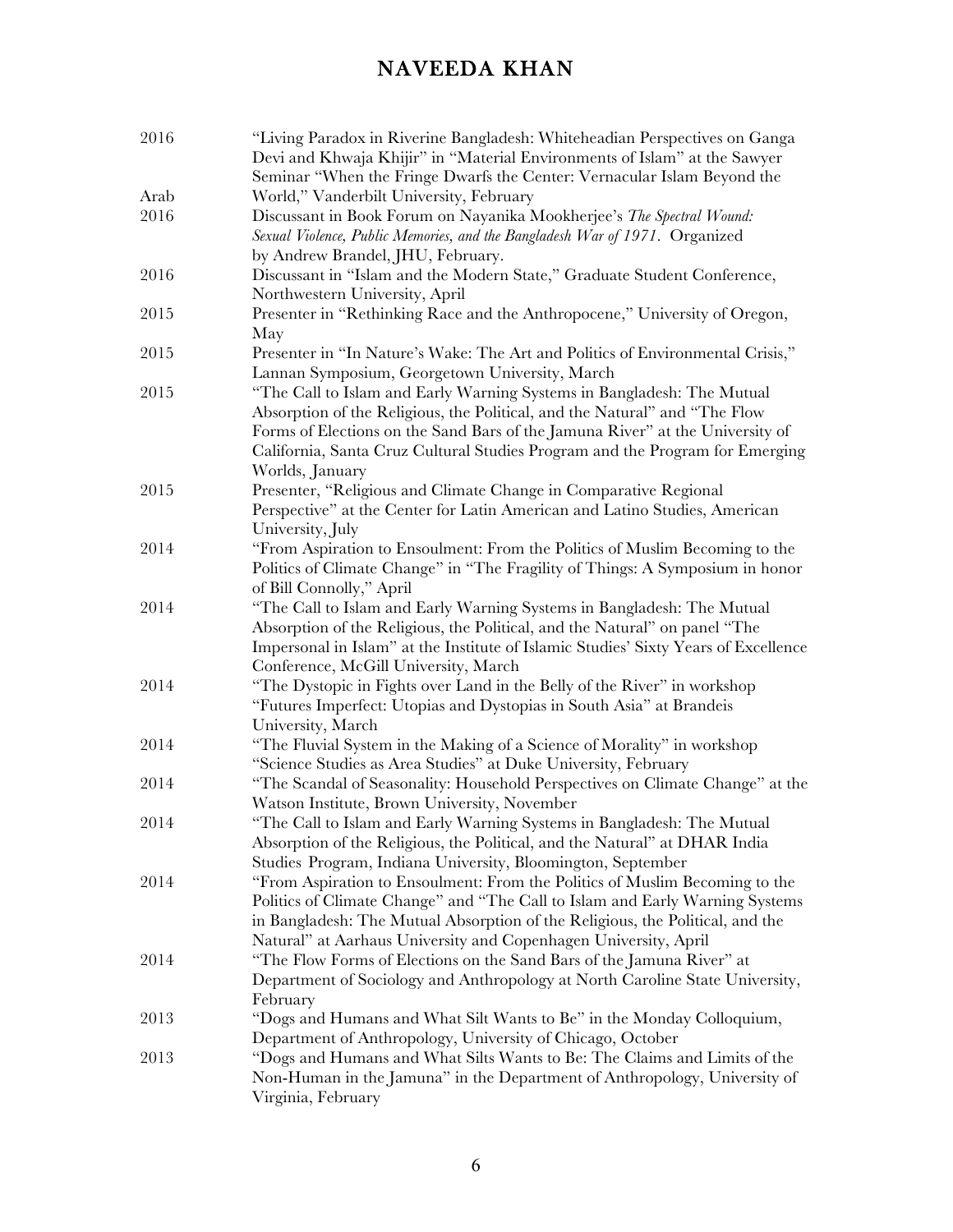| 2013 | "Witnessing and the Corruption of Memory: The River in the Lives of Titash's    |
|------|---------------------------------------------------------------------------------|
|      | Fishermen and Jamuna's Farmers" presentation to graduate students of the        |
|      | departments of Anthropology, Environmental Sciences and the South Asia          |
|      | Program, University of Virginia, January                                        |
| 2012 | "Of Men and Dogs or What Silt Wants to Be" in workshop "Emotional               |
|      | Elements" organized by Katrin Pahl, JHU Women, Gender, Sexuality,               |
|      | November                                                                        |
| 2012 | Research Presentation at the Department of Anthropology, Cambridge              |
|      | University, Cambridge, UK, November                                             |
| 2012 | "The Martyrdom of Mosques: Imagery and Iconoclasm in Modern Pakistan" in        |
|      | conference "The Sacred and the City: Religious Imagination and Everyday         |
|      | Enchantments in the South Asian City," organized by Thomas Blom Hansen,         |
|      | Center for South Asia, Stanford University, October                             |
| 2012 | "Beyond Exception: Aversive Thinking and Recent Constitutional Exercises in     |
|      | Bangladesh and Pakistan" in conference "Emergent Scholarship on Pakistan,"      |
|      | organized by Kamran Asdar Ali, South Asia Institute, University of Texas-       |
|      | Austin, September                                                               |
| 2012 | "The Frontier of the Soul and the Bengali Muslim" at Center for India and       |
|      | South Asia Seminar Series, University of California, Los Angeles, June          |
| 2012 | "Sensing the Turbulent World: Perspectives on Producing Development and         |
|      | Climate Change Knowledge" in Initiative on Climate Adaptation Research and      |
|      | Understanding through the Social Sciences (ICARUS III) Conference, New          |
|      | York, May                                                                       |
| 2012 | "The Spatial Determinants of Living on Moving Land" for the Boas Speaker        |
|      | Series, Anthropology Department, Columbia University, New York, April           |
| 2012 | "Steps To a Muslim Ecological Consciousness" in "Islam in Asia" seminar series, |
|      | Asia Center, Harvard University, Boston, March                                  |
| 2012 | Public lecture at the American Institute of Bangladesh Studies, Dhaka,          |
|      | Bangladesh, January                                                             |
| 2011 | "We Want the Death of the River: Steps Towards an Ambivalent Muslim             |
|      | Ecological Consciousness" in conference "Islam in Modern South Asia"            |
|      | organized by Robin Jeffrey, National University of Singapore, Singapore, August |
| 2011 | "What Counts as Community Based Adaptation?" in conference "Water, Waves        |
|      | and Weather: Climate Change and the Future of South Asia" sponsored by the      |
|      | BRAC Development Institute and the American Institute of Bangladesh Studies     |
|      | in Dhaka, Bangladesh, July                                                      |
| 2011 | "Death in the Time of Climate Change: Some Perspectives from Riparian           |
|      | Bangladesh," ICARUS II Conference on "Climate Vulnerability and                 |
|      | Adaptation," Ann Arbor, Michigan, May                                           |
| 2011 | "Speaking Universally: Tracks between Iqbal's Philosophy and Historical         |
|      | Anthropology" in W. H. Rivers Workshop on "Anthropology and Philosophy:         |
|      | Affinities and Antagonisms," co-organized by A. Kleinman, M. Jackson, B. Singh  |
|      | and V. Das, Harvard University, Cambridge, April                                |
| 2011 | "Death in the Time of Climate Change: Some Perspectives from Riparian           |
|      | Bangladesh," DOGEE Seminar Series, JHU Department of Geography and              |
|      | Environmental Engineering, March                                                |
| 2010 | "Riotous Images and the Proliferation of Sin: Another Look at the Danish        |
|      | Cartoon Controversy," Pathways Working Group of the BRAC Development            |
|      | Institute, Dhaka, August                                                        |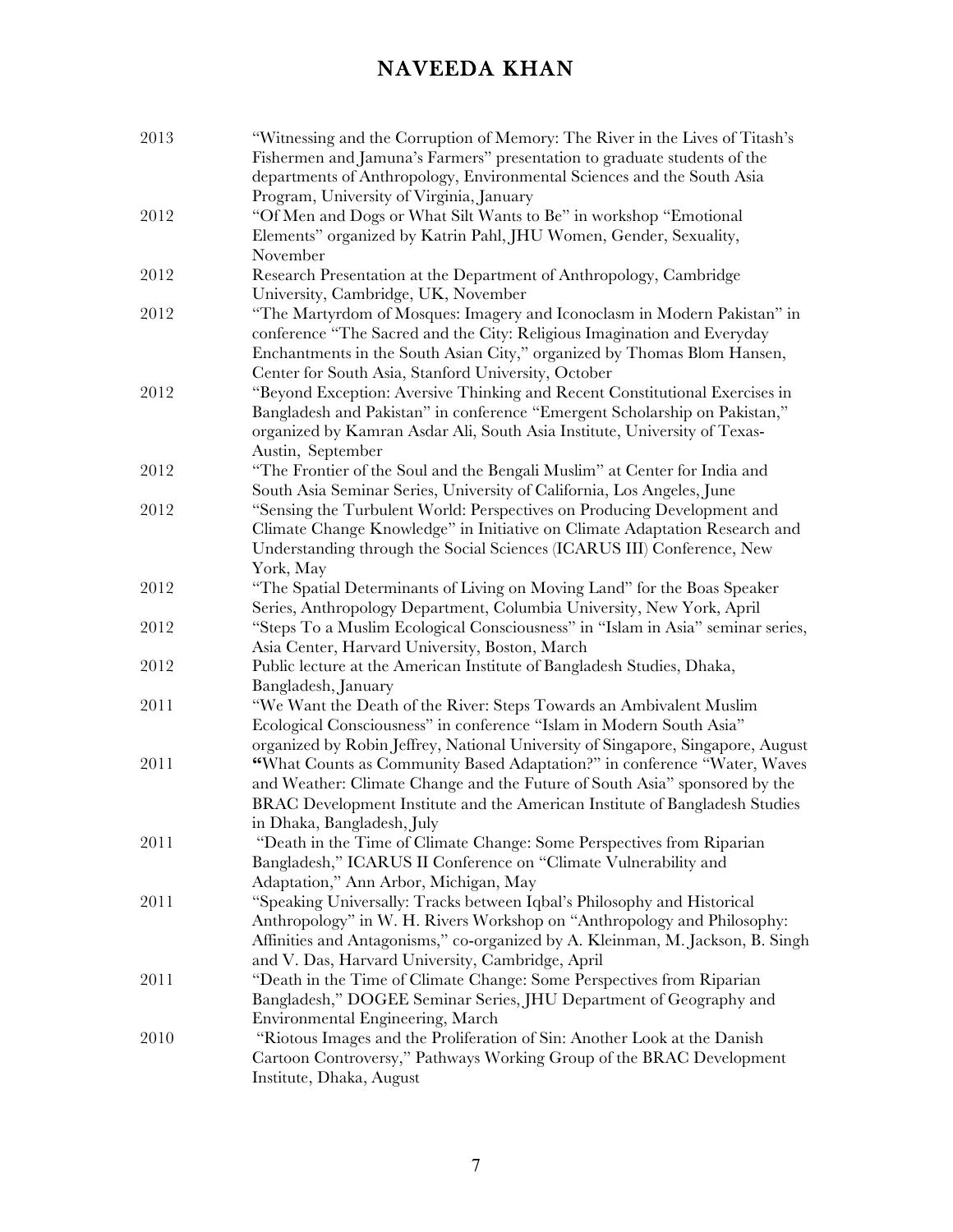| 2010 | "Beyond Exception? Aversive Thinking within Constitutionalism in South Asia"    |
|------|---------------------------------------------------------------------------------|
|      | in plenary session "Law, Violence and Exception," Law and Social Sciences       |
|      | Research Network Conference, Pune, India, December                              |
| 2010 | "Political Theology of Dog Becoming: Islam and Everyday Life in Riparian        |
|      | Bangladesh" in conference "Transcending Binaries: A Conference on the Politics  |
|      | of Islam in South Asia," BRAC Development Institute, Dhaka, Bangladesh,         |
|      | December                                                                        |
| 2010 | "Parts to Whole: The Anthropology of Climate Change" in the Futures Seminar,    |
|      | <b>JHU Department of Anthropology, November</b>                                 |
| 2010 | "Historical Anthropology and Productive Directions in the Study of Religion" in |
|      | the Futures Seminar, JHU Department of History, December                        |
| 2009 | "Riotous Images and the Proliferation of Sin: Another Look at the Danish        |
|      | Cartoon Controversy" in conference Religion/Sexuality: Politics/Affect,         |
|      | Women, Gender, Sexuality, JHU, September                                        |
| 2009 | "Nineteen: A Story" in conference "Beauty in the Worlds of Islam." Organized    |
|      | by Syed Akbar Hyder, South Asia Institute, University of Texas-Austin, April    |
| 2009 | "What Happens to Sound over the Loudspeaker? Ruminations on the Azan in         |
|      | Postcolonial Pakistan" in Institute of Islamic Studies, McGill University,      |
|      | Montreal, March                                                                 |
| 2008 | "Iqbal's Significance for Pakistan: Mythmaking and the Secular" in conference   |
|      | "State Management of Religion in Pakistan." Organized by Humeira Iqtidar,       |
|      | Cambridge University, Cambridge, October                                        |
| 2008 | "Savage Gardens: The Mythmaking Potential of Patrick Geddes" in Department      |
|      | of South Asian Languages and Literature, University of Pennsylvania,            |
|      | Philadelphia, February                                                          |
| 2008 | "Passage of a Promise: Muslim Perfectionism and Sectarianism in Pakistan,"      |
|      | JHU School of Advanced International Studies, Washington DC, February           |
| 2007 | "Iqbal and the Lineaments of Muslim Perfectionism in Pakistan" in Stanford      |
|      | Humanities Center, March                                                        |
| 2006 | "The Figure of the Mulla or the Calamity of Speech" in public forum on          |
|      | "Pakistan at the Crossroads," Rollins College, Florida October                  |
| 2005 | "What is it to Build a Mosque or the Violence of the Ordinary" in conference    |
|      | "Invisible Histories: The Politics of Placing the Past." Organized by Vazira    |
|      | Zamindar, International Institute for the Study of Islam in the Modern World,   |
|      | Amsterdam, September                                                            |
| 2005 | "Flaws in the Flow: Roads and their Modernity in Pakistan" in conference "Of    |
|      | Mediums and Motored Ways: The Social Lives of Transit Networks." Organized      |
|      | by Lisa Mitchell, University of Washington, Seattle, May                        |
| 2005 | "Trespasses of the State: Ministering the Copyright to Theological Dilemmas" in |
|      | conference "Religion and Globalization II: Newness and Tradition," Johns        |
|      | Hopkins University, April                                                       |
| 2005 | "Trespasses of the State: Ministering the Copyright to Theological              |
|      | Dilemmas" in conference, "Contested Commons, Trespassing Publics," SARAI,       |
|      | New Delhi, January                                                              |
| 2004 | "Networks Actual and Potential: A Discussion on Think Tanks, War Games, and     |
|      | the Creation of Contemporary American Politics," public presentation of the     |
|      | Info-Politics Subgroup, The Coming Community, JHU Department of                 |
|      | Anthropology, October                                                           |
| 2004 | "Children and Jinns: An Inquiry into an Unusual Friendship during Uncertain     |
|      | Times in Pakistan" in JHU Department of Anthropology, April                     |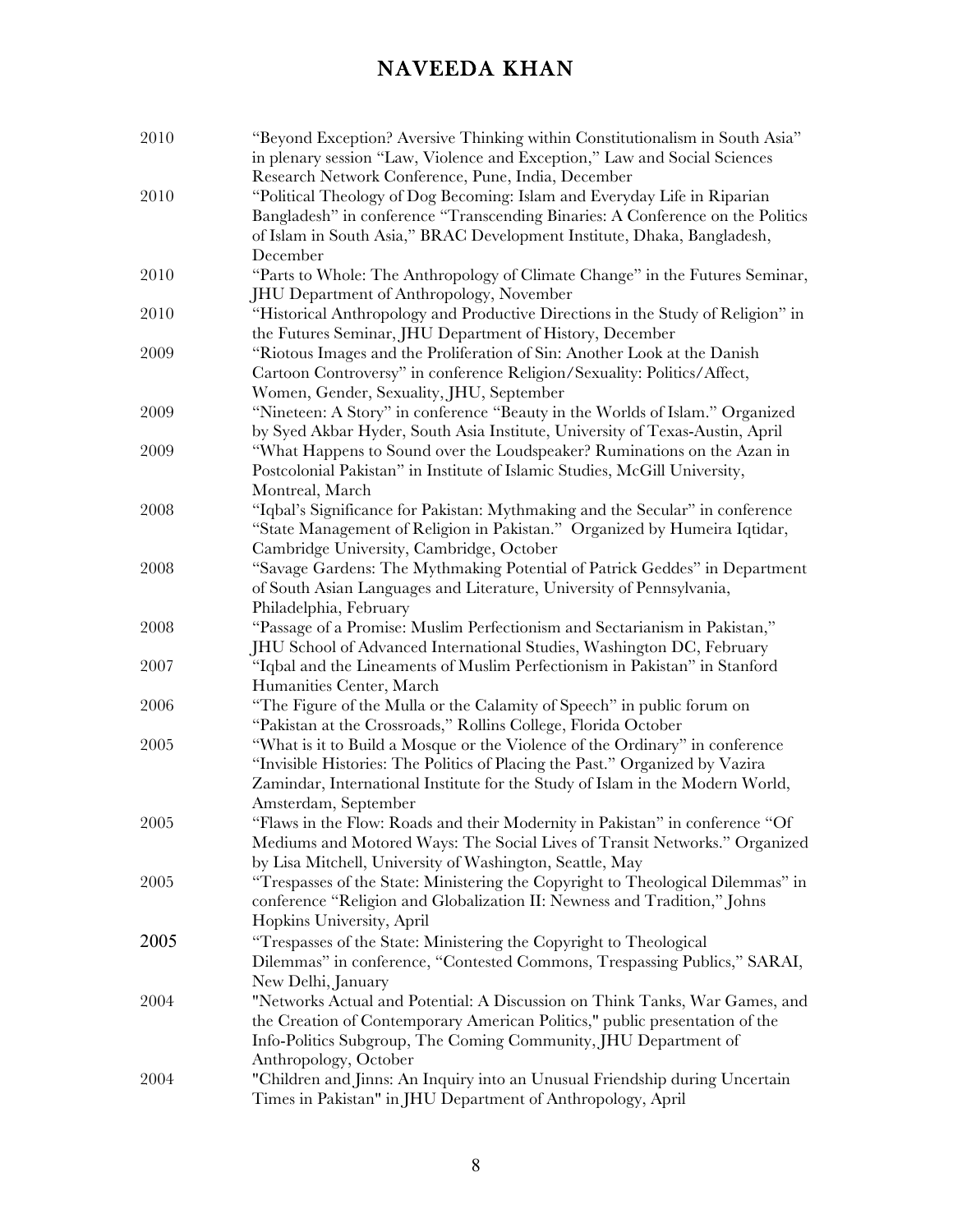2004 "The Martyrdom of Mosques: The Politics of Time in Pakistan" in Department of Anthropology, University of Wisconsin-Madison, Madison, April 2004 "Embodying the Mulla: Parody and Play in Everyday Life" in Department of Anthropology, University of North-Carolina, Chapel Hill, February 2004 Discussant in "Future/Tense: Time and Politics," JHU Anthropology Graduate Student Conference, February

#### **REFEREED PANELS AND PRESENTATIONS**

| 2018 | "The Aesthetic Forms and Dystopic Conjurings of Loss and Damage" in panel<br>"Revisiting 'The Network Inside Out:' Form, Substance, and Practice across |
|------|---------------------------------------------------------------------------------------------------------------------------------------------------------|
|      | Institutions" organized by Jessica O'Reilly and Anna Weichselbraun,                                                                                     |
|      | American Anthropological Association, San Jose, November                                                                                                |
| 2018 | Discussant in panel "Anthropology and Wonder" organized by Laura Ogden                                                                                  |
|      | and Andrea Ballestero, American Anthropological Association, San Jose,                                                                                  |
|      | November                                                                                                                                                |
| 2018 | Chair and Organizer of panel "Bangladesh and the Untimely" at the South Asia                                                                            |
|      | Conference, Madison, October                                                                                                                            |
| 2018 | "The Untimeliness of Dreaming Elyas's Khoabnama (Book of Dreams) and                                                                                    |
|      | Ghosh's Char Qasim (Qasim's Char)" in panel "Bangladesh and the Untimely"                                                                               |
|      | at the South Asia Conference, Madison, October                                                                                                          |
| 2018 | Chair and Discussant, "Bangladesh Studies Beyond Development: Empty                                                                                     |
|      | Signifier or Aid Lab?" at the Association of Asian Studies Annual Conference,                                                                           |
|      | Washington DC, March                                                                                                                                    |
| 2015 | "Living Paradox in Riverine Bangladesh: Whiteheadian Perspectives on Khidr,                                                                             |
|      | the Prophet in Green" in the Claremont Conference on Whitehead and Ecology,                                                                             |
|      | June                                                                                                                                                    |
| 2014 | "Impersonal and Islam" panel co-organized with Setrag Manoukian at the                                                                                  |
|      | American Anthropological Association, Washington DC, November                                                                                           |
| 2014 | "The Call to Islam and Early Warning Systems in Bangladesh: The Mutual                                                                                  |
|      | Absorption of the Religious, the Political, and the Natural" in "Impersonal and                                                                         |
|      | Islam" at American Anthropological Association, Washington DC, November                                                                                 |
| 2014 | Discussion on Bhrigupati Singh's Poverty and the Quest for Life, roundtable organized                                                                   |
|      | at the American Anthropological Association, Washington DC, November                                                                                    |
| 2014 | "Cow Kisses, Come, Burps and Farts" in "Animal, Mineral, Vegetable" at the                                                                              |
|      | South Asia Feminist Pre-conference organized by Priti Ramamurthy and                                                                                    |
|      | Naisargi Dave, Madison, November                                                                                                                        |
| 2014 | "Neighboring Madness" in "In Other Place" organized by Chad Haines at the                                                                               |
|      | South Asia Conference, Madison, November                                                                                                                |
| 2014 | Discussant, "Science, Imagination, Improvisation in South Asia" organized by                                                                            |
|      | Bharat Venkat at the South Asia Conference, Madison, November                                                                                           |
| 2013 | Discussion on Naveeda Khan's Muslim Becoming: Aspiration and Skepticism in                                                                              |
|      | Pakistan," roundtable organized by Veena Das and Andrew Brandel. Annual                                                                                 |
|      | Meeting of the American Anthropological Association, Chicago, November                                                                                  |
| 2013 | Discussant, "Scarcity, Adequacy, Excess: Watery Values and The Materiality of                                                                           |
|      | Politics" organized by Maira Hayat and Andrea Ballestero, Annual Meeting of                                                                             |
|      | the American Anthropological Association, Chicago, November                                                                                             |
| 2012 | "Politics and the Eventedness of Nature," American Ethnological Society and                                                                             |
|      | Association for Political and Legal Anthropology invited panel co-organized with                                                                        |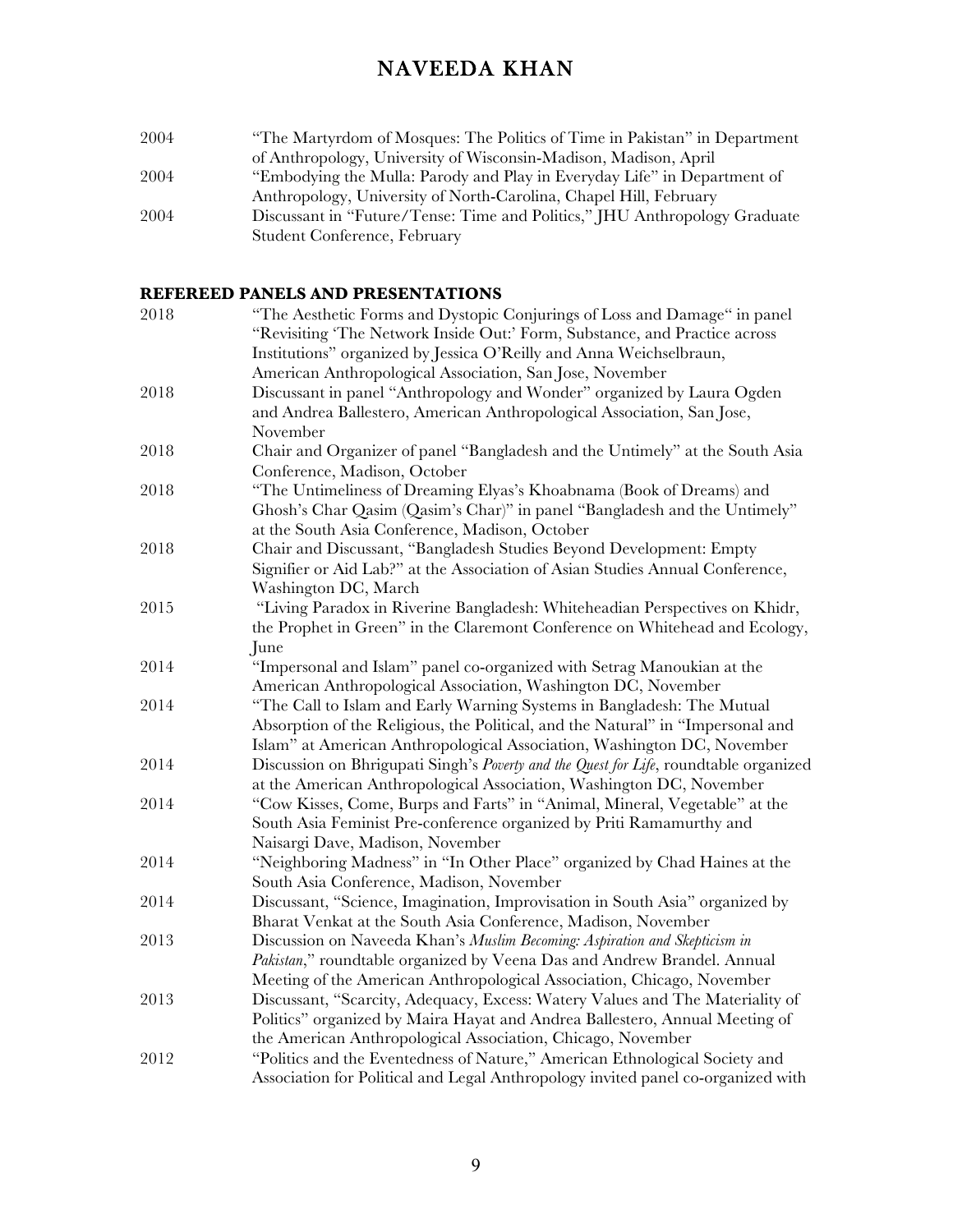|      | Deborah Poole, Annual Meeting of the American Anthropological Association,     |
|------|--------------------------------------------------------------------------------|
|      | San Francisco, November                                                        |
| 2012 | "The Flow Form of Elections on the Sand Bars of the Jamuna River" in invited   |
|      | panel "Politics and the Eventedness of Nature," Annual Meeting of the American |
|      | Anthropological Association, San Francisco, November                           |
| 2012 | "Corruption and the Everyday," organized panel in Annual Conference on         |
|      | South Asia, Madison, October                                                   |
| 2012 | "Witnessing and the Corruption of Memory: The River in Tagore and Ghatak,"     |
|      | in "Corruption and the Everyday," Annual Conference on South Asia, Madison,    |
|      | October                                                                        |
| 2012 | "Sensing the Turbulent World: Perspectives on Producing Development            |
|      | and Climate Change Knowledge" organized panel in Initiative on Climate         |
|      | Adaptation Research and Understanding through the Social Sciences (ICARUS      |
|      | III) Conference, New York, May                                                 |
| 2012 | "Listening in on the COPs: Climate Change Knowledge in Three Scales" in        |
|      | panel "Sensing the Turbulent World: Perspectives on Producing Development      |
|      | and Climate Change Knowledge," Initiative on Climate Adaptation Research       |
|      | and Understanding through the Social Sciences (ICARUS III) Conference, New     |
|      | York, May                                                                      |
| 2012 | "Riparians Ponder the Death of the River" in panel "Making Moral, Political    |
|      | and Existential Worlds in South Asia" organized by Sarah Lamb, Annual          |
|      | Meeting of the Society for Cultural Anthropology, Providence, May              |
| 2011 | "Becoming Dog: Living on/as Transitional States of Matter" in panel "Thinking  |
|      | NatureCulture through Transitional States of Matter," organized by Stuart      |
|      | McLean, Annual Meeting of the Society for Cultural Anthropology, Santa Fe,     |
|      | May                                                                            |
| 2010 | "The Quality of Green of Al-Khizr" in panel "The Society of the Living and the |
|      | Dead," organized by Stuart McLean, Annual Meeting of the American              |
|      | Anthropological Association, Philadelphia, December                            |
| 2010 | Discussant in panel "Living with Uncertainty," co-organized by Don Selby and   |
|      | Sameena Mulla, Annual Meeting of the American Anthropological Association,     |
|      | Philadelphia, December                                                         |
| 2010 | "The Braid: The Politics of River Training in Bangladesh" in panel "Debating   |
|      | Technology: The State and Infrastructure in South Asia," organized by Sharika  |
|      | Thiranagama, Annual Conference on South Asia, Madison, October                 |
| 2007 | "The Speech of Generals" in the panel "South Asia Studies in Anthropology,"    |
|      | co-organized by Akhil Gupta and Veena Das, Annual Meeting of the American      |
|      | Anthropological Association, Washington DC, November                           |
| 2006 | "Inheriting Islam: The Call to Prayer and the Ordinary Voice of Tradition" in  |
|      | panel "From Cyber to the Grave: Making and Marking Muslim Space,"              |
|      | organized by Anna Bigelow, Annual Conference of the American Academy of        |
|      | Religion, Washington DC, November                                              |
| 2006 | "The Martyrdom of Mosques: Imagery and Iconoclasm in Modern Pakistan" in       |
|      | panel "Public and Counter-public in South Asia," co-organized by Sarah Lamb    |
|      | and Diane Mines, Annual Meeting of the American Anthropological Association,   |
|      | San Jose, November                                                             |
| 2006 | "Life and Words: A Roundtable Discussion with Veena Das," organized invited    |
|      | panel, Annual Meeting of the American Anthropological Association, San Jose,   |
|      | November                                                                       |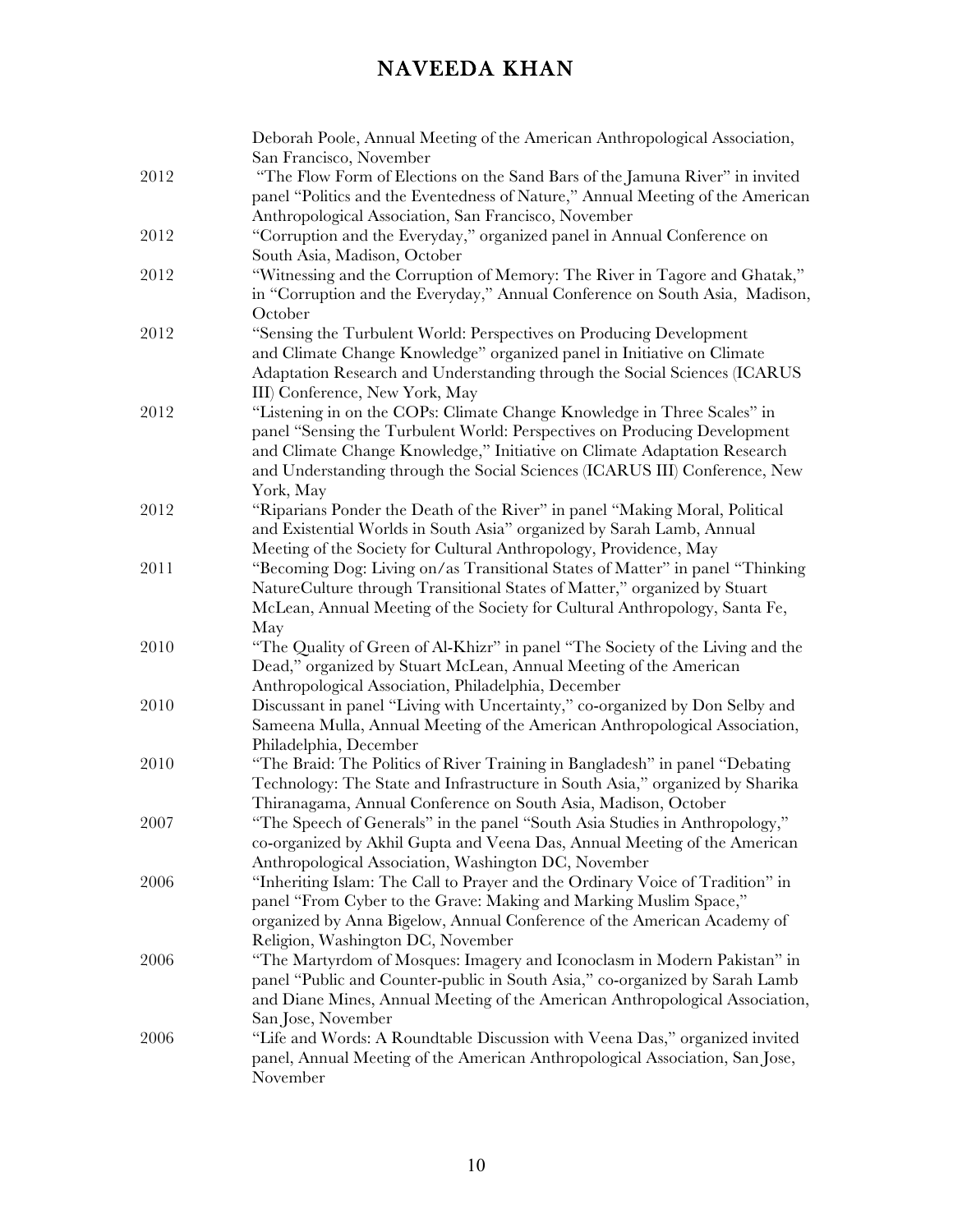2004 "Children and Jinns: An Inquiry into an Unusual Friendship during Uncertain Times in Pakistan" in panel "Trans-versing the Public and the Private," organized by Ruby Lal, Annual Conference on South Asia, Madison, October

#### **PUBLIC OUTREACH**

| Present | Affiliate, Universities Network for Climate Change (UNCC), International       |
|---------|--------------------------------------------------------------------------------|
|         | Center for Climate Change and Development (ICCCAD), Bangladesh                 |
| 2019    | AAA Delegate, COP 25, Madrid, November                                         |
| 2018    | JHU and AAA Delegate, COP24, Katowice, November                                |
| 2018    | American Anthropological Association (AAA) Delegate, COP Intercessional        |
|         | Meetings, Bonn, Germany, May. Kept a blog:                                     |
|         | https://blog.americananthro.org/category/cop23/                                |
| 2018    | Keynote Speaker, "Climate Change in Bangladesh" in the South Asian             |
|         | Millennials Conference on Empowering Young Leaders to Shape the Future of      |
|         | South Asia" Columbia University, New York City, February                       |
| 2017    | Presenter "River Life and Climate Change in Bangladesh" Saturday University,   |
|         | Seattle Art Museum, December                                                   |
| 2017    | Conversation with Dominic Boyer and Cymene Howe for their podcast series,      |
|         | Cultures of Energies, Center for Energy & Environmental Research in the Human  |
|         | Sciences at Rice University, October                                           |
|         | https://podtail.com/podcast/cultures-of-energy/ep-89-naveeda-khan/             |
| 2017    | Co-organized and chaired "A Teach-In on the Rohingya Refugee Crisis,"          |
|         | sponsored by the JHU Department of Anthropology, Center for Islamic Studies    |
|         | and the Alexander Grass Humanities Institute, October                          |
|         | https://www.jhunewsletter.com/article/2017/10/49098                            |
| 2017    | JHU Delegate, COP 23, Bonn, November                                           |
| 2016    | JHU Delegate, COP 22, Marrakech, November                                      |
| 2015    | JHU Delegate, COP 21, Paris, November                                          |
| 2012    | "Becoming Muslim" Interview by Christine Stutz, for the Magazine of Johns      |
|         | Hopkins Arts and Sciences, 10(1)                                               |
|         | http://krieger.jhu.edu/magazine/2012/11/becoming-muslim/                       |
| 2011    | "If Land Moves: The Spatial Challenges of Living on Silt Islands on the        |
|         | Jamuna," Mongolbarer Shabha, Forum for Architecture, Dhaka, Bangladesh,        |
|         | July                                                                           |
| 2011    | "The Status of 'Nature' in the Anthropocene: Some Genealogical and             |
|         | Anthropological Reflections," Center for Environmental and Geographical        |
|         | Information Systems, Dhaka, Bangladesh, July                                   |
| 2010    | Book discussion on Crisis and Beyond: Re-evaluating Pakistan ed. Naveeda Khan, |
|         | organized Biju Mathews, Left Forum, New York, May                              |
| 2010    | Book launch of Beyond Crisis ed. Naveeda Khan, sponsored by the American       |
|         | Institute of Pakistan Studies, Lahore, Pakistan, December                      |
| 2005    | Video interview with Shuddhabrata Sengupta, Sarai-CSDS (with pdf) on the       |
|         | occasion of conference Contested Commons, Trespassing Publics, SARAI, New      |
|         | Delhi, January http://pad.ma/MN/info                                           |
|         | http://www.sarai.net/publications/occasional/contested-commons-trespassing-    |
|         | publics-a-public-record/interview.pdf                                          |

#### **SELF-TRAINING**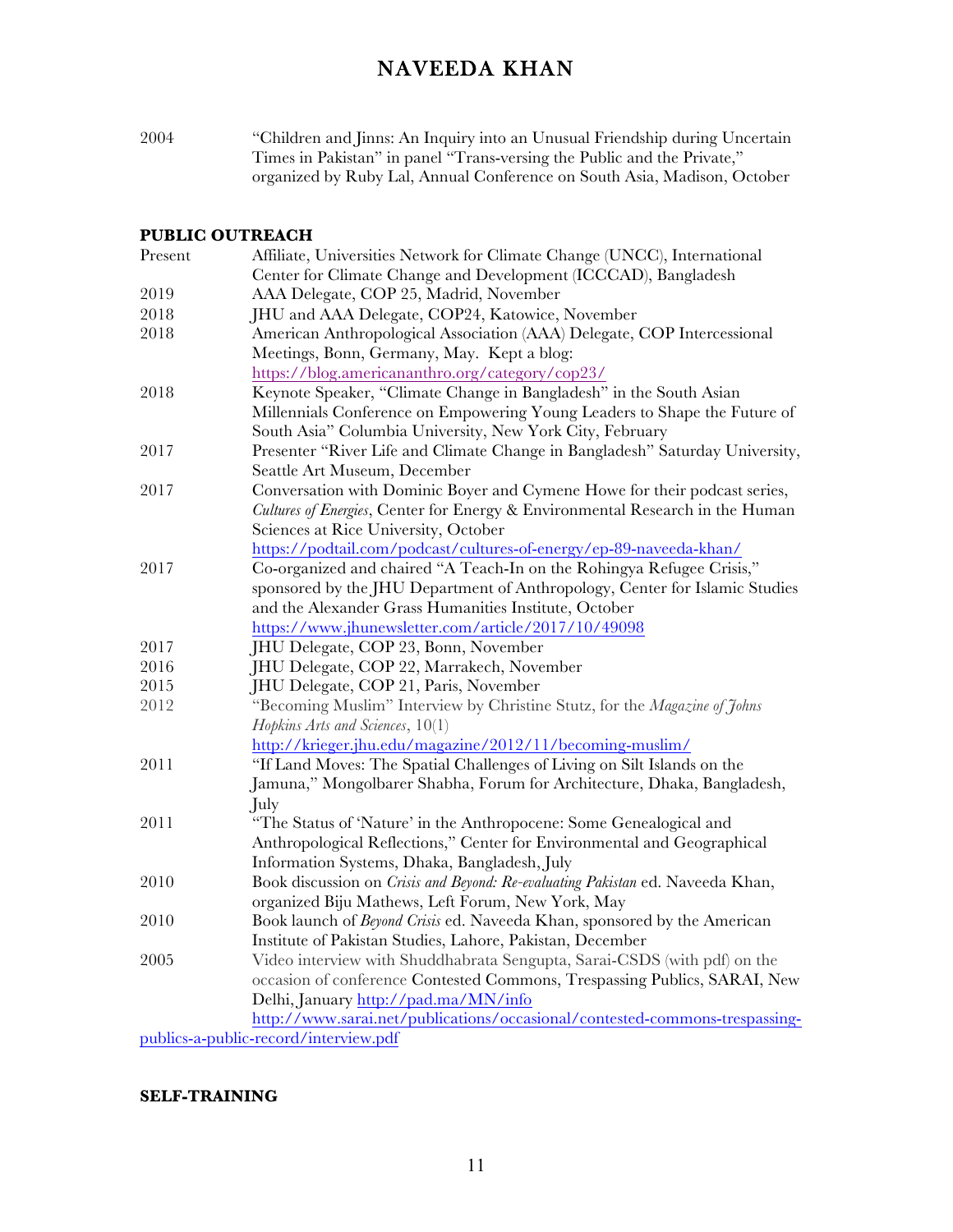I have taken courses in Fluvial Geo-Morphology, Hydrology, Climate Models, GIS, the Anthropological Tone in Philosophy and seven courses to date on the topic of German Idealism with Hopkins faculty.

#### **MENTORING**

| 2019 | Participating in American Institute of Indian Studies run Dissertation to Book |
|------|--------------------------------------------------------------------------------|
|      | Workshop at the South Asia Conference in Madison, October                      |
| 2017 | With funding from the American Institute of Bangladesh Studies organized and   |
|      | ran a publishing workshop for young scholars and academics in Bangladesh,      |
|      | August                                                                         |
| 2016 | With permission of the Dean of Undergraduate Studies, JHU, mentored an         |
|      | advanced graduate student towards planning and co-teaching an upper level      |
|      | undergraduate course titled "The Romantic Legacy of Anthropology"              |
|      |                                                                                |

In addition I have mentored a large number of graduate students and undergraduate students (see below).

#### **SERVICE**

#### **Service to Department:**

| Present   | Director of Undergraduate Studies                                          |
|-----------|----------------------------------------------------------------------------|
| 2016-2018 | Mentor to Junior Faculty, Michael Degani                                   |
| All years | Admissions Committee                                                       |
| 2014-2017 | Director of Graduate Studies                                               |
| 2012-2014 | Co-organizer, Department Colloquia                                         |
| 2008-2010 | Co-organizer, Department Colloquia                                         |
| 2006-2008 | Organizer, Department Colloquia                                            |
| 2010-2011 | Director of Undergraduate Studies                                          |
| 2003-2006 | Founding Organizer, Dissertation Proposal Writing Workshop (now a graduate |
|           | course)                                                                    |

### **Service to University**

| Present    | Member, Homewood Institutional Review Board                                    |
|------------|--------------------------------------------------------------------------------|
| Present    | Member, Executive Board, Islamic Studies                                       |
| 2009-2015  | Member, Executive Board, Environment, Energy, Sustainability and Health        |
|            | Institute (E2SHI)                                                              |
| 2017       | Guest Speaker, Academics United, JHU student action against the Muslim ban     |
| 2011-2017  | Member, Executive Board, International Studies                                 |
| 2015-2017  | Member, Committee on the Status of Women                                       |
| 2015-2017  | Member, Homewood Graduate Board                                                |
| 2015-2017  | Member, Doctor of Philosophy Board                                             |
| 2014-2017  | Member, Faculty Board, JHU Academic Press                                      |
| 2012-2016  | Member, University-wide Faculty Advisory Committee on International Activities |
|            | (FACIA)                                                                        |
| 2013       | Guest Speaker, Shia-Sunni Dialogue, organized by the Johns Hopkins University  |
|            | Muslim Association, April                                                      |
| 2012-2014  | Islamic Studies Working Group                                                  |
| Occasional | Proposal Reviewer, Woodrow Wilson Undergraduate Research Program               |
| Occasional | Reviewer for Dean's Teaching Fellowships                                       |
| 2007-2011  | Board Member, Evolution, Cognition & Culture Project                           |
|            |                                                                                |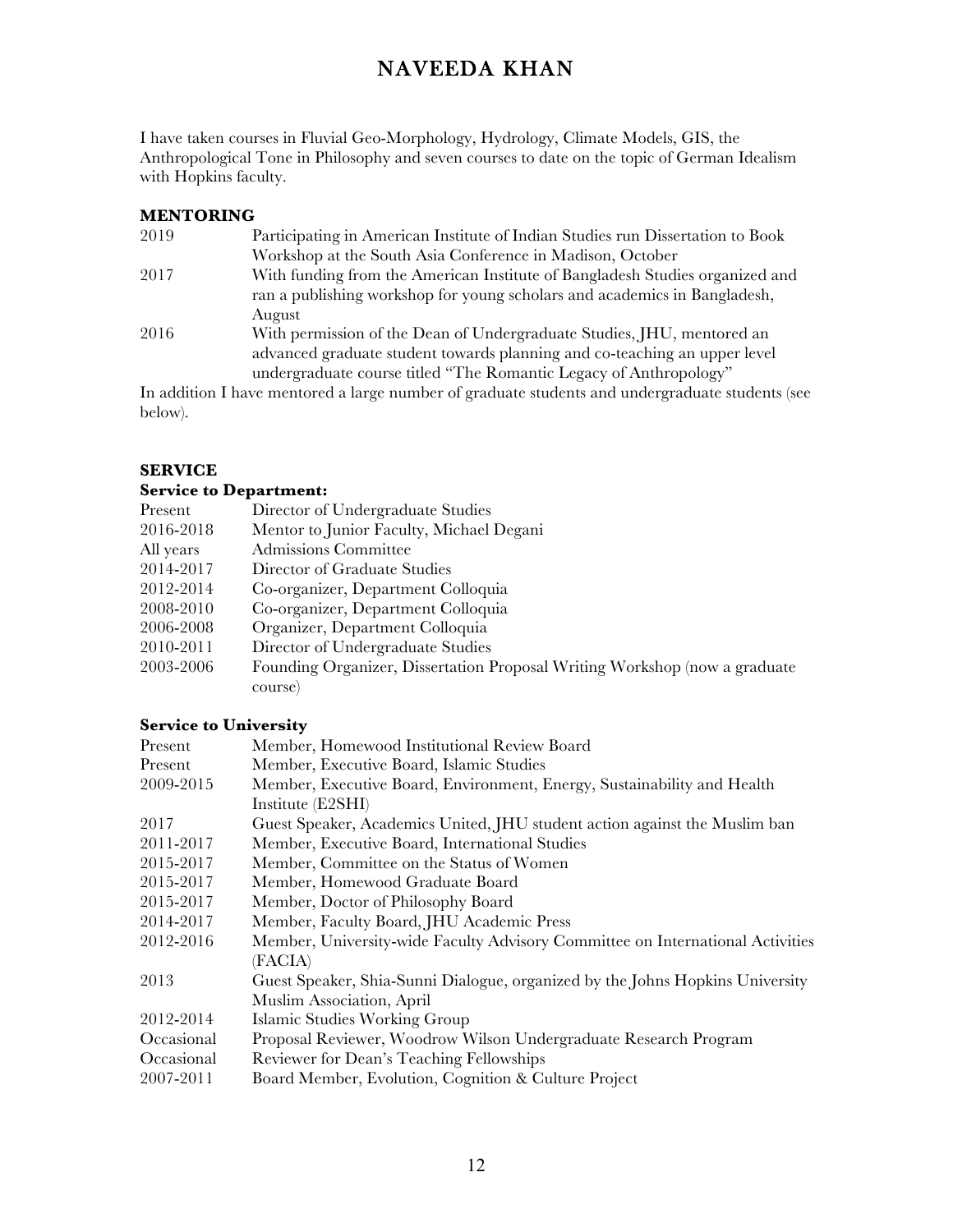#### **Service to Discipline**

| Present                                                                                 | Elected counselor to the Board of the American Ethnological Society          |
|-----------------------------------------------------------------------------------------|------------------------------------------------------------------------------|
| Present                                                                                 | Reader for the Ananda Coomaraswamy Book Prize, Association for Asian Studies |
| Present                                                                                 | Associate, The Bengal Institute for Architecture, Landscapes, Settlements,   |
|                                                                                         | Bangladesh                                                                   |
| Present                                                                                 | Member, Editorial Board, South Asia in Motion, Series published by Stanford  |
|                                                                                         | University Press                                                             |
| Present                                                                                 | Trustee, American Institute of Bangladesh Studies                            |
| Present                                                                                 | Reviewer, American Philosophical Society                                     |
| Present                                                                                 | Reviewer, American Council for Learned Societies                             |
| $2014$ -Present                                                                         | Reviewer, Social Science Research Council                                    |
| 2007-2009                                                                               | Reviewer for Wenner-Gren Foundation Dissertation and Post-Phd Fellowships    |
| Occasional                                                                              | Tenure Review for Other Universities                                         |
| Occasional Reviewer for Current Anthropology, Ethnos, CSSAAME, Asian Anthropology, Hau: |                                                                              |

A Journal of Ethnographic Theory, Cultural Anthropology, American Ethnologist, Comparative Studies in Society and History, Journal of Linguistic Anthropology, Anthropological Quarterly, Anthropology Today, Sites: A Journal of Social Anthropology and Cultural Studies, Palgrave Macmillan, Criticism: Journal of Literature and Arts, Oxford University Press (Pakistan Division), and Duke University Press External Tenure Review 3

#### **TEACHING AND ADVISING PhD Committees**

Simone Taubenberger 2008 (2nd Reader) "Exam Time: Educational Distress, Psychological Intervention, and the Middle Classes in Post-Liberalization Delhi" Researcher at The Center for Qualitative Research, Massachusetts

Sidharthan Maunaguru, 2010 (2nd Reader) "Brokering Transnational Marriages: Displacements, Circulations, Futures" Post-doctoral Fellow, University of Edinburgh Assistant Professor, Department of Sociology and Anthropology at National University of Singapore, Singapore

Sylvain Perdigon, 2011 (2nd Reader) "Between the Womb and the Hour: Ethics and Semiotics of Relatedness in Palestinian Refugee Camps in Tyre, Lebanon" Assistant Professor, American University, Beirut, Lebanon.

Hester Betlem, 2012 (3rd Reader) "When Custom is a Crime: Law, Life and the Goddess in Rural South India." Independent Consultant

Amrita Ibrahim, 2013 (3rd Reader) "Truth on Our Lips, India in Our Hearts: Television, News and Public Performance in Delhi" College Fellow, Anthropology, Harvard University Teaching Faculty, Anthropology, Georgetown University

Neena Mahadev, 2013 (2nd Reader)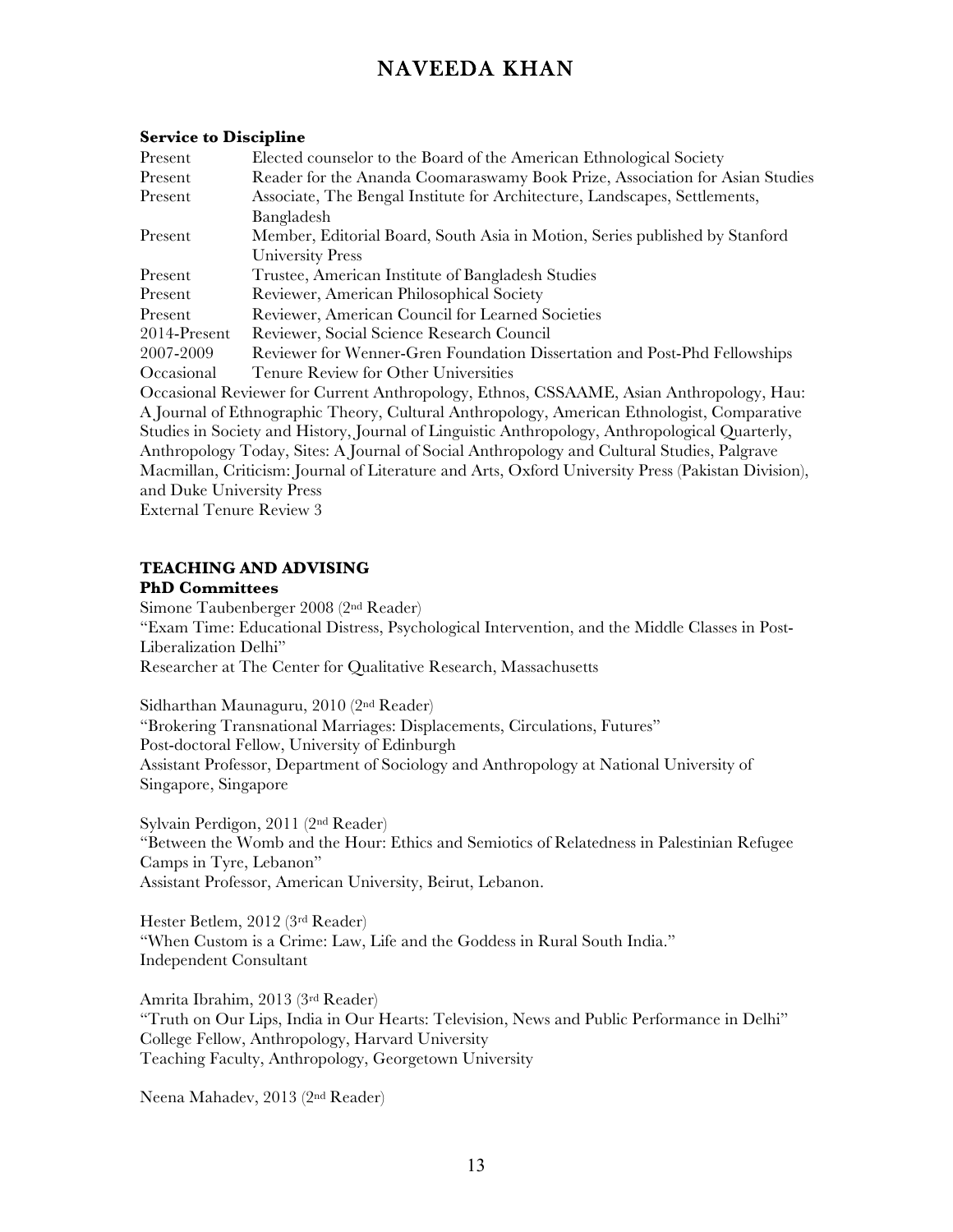"Buddhist Nationalism and Christian Evangelism: Re-articulations of Conflict and Belonging in Postwar Sri Lanka" Postdoctoral Fellow, Max Plank Institute, Germany Assistant Professor, National University of Singapore, Singapore

Andrew Bush, 2013 (2nd Reader) "A Threadbare Prayer Mat: Sufi Poetry and the Textures of Everyday Life in Kurdistan" Postdoctoral Fellow, New York University, Abu Dhabi, UAE

Chitra Venkataramani, 2015 (3rd Reader) "Drawn into Life: Mapping, Ecological Vision, and Development in Mumbai" South Asian Studies Fellow, Harvard University Assistant Professor, Department of Sociology, National University of Singapore, Singapore

Andrew Brandel, 2016 (2nd Reader) "City of Letters: Literary Life in Berlin" Postdoctoral Fellow, Instute fur die Wissenschaften vom Menchen, Vienna, Austria Lecturer on Social Studies, Harvard University

Serra Hakyamez, 2016 (3rd Reader) "Lives and Times of Militancy: Terrorism Trials, State Violence and Kurdish Political Prisoners in Post1980 Turkey" Postdoctoral Fellow, The Crown Center, Brandies University Assistant Professor, University of Minnesota, Minneapolis

Aditi Saraf, 2016 (2nd Reader) "Ellipses of Exchange: Freedom, Mobility and the Moral Economy in Kashmir" Postdoctoral Fellow, ERC Grant Project: Remoteness & Connectivity: Highland Asia in the World

Pooja Satyogi, 2016 (2nd Reader) "Intimate Public Spaces: Policing 'Domestic Cruelty' in Women's Cells, Delhi" Faculty, Political Science, Lady Sri Ram College, Delhi, India Faculty, Ambedkar University, Delhi, India

Caroline Block 2017 (2nd Reader) "Rabbis, Rabbas, and Maharats: Aspiration, Innovation and Orthodoxy in American Women's Talmud Programs. Currently in Law School, Cornell University

Bridget Kustin 2017 (Chair) "Islamic (Micro)Finance and the Possibility of Social Justice" Postdoctoral Researcher, Said Business School, Oxford University

Juan Felipe Moreno 2017 (3rd Reader)

"Living in Times of Fumigation: The Aero-Chemical State in Southwestern Columbia" Postdoctoral Fellow, Beckman Center for the History of Chemistry, Chemical Heritage Foundation

Maya Ratnam 2017 (2nd Reader)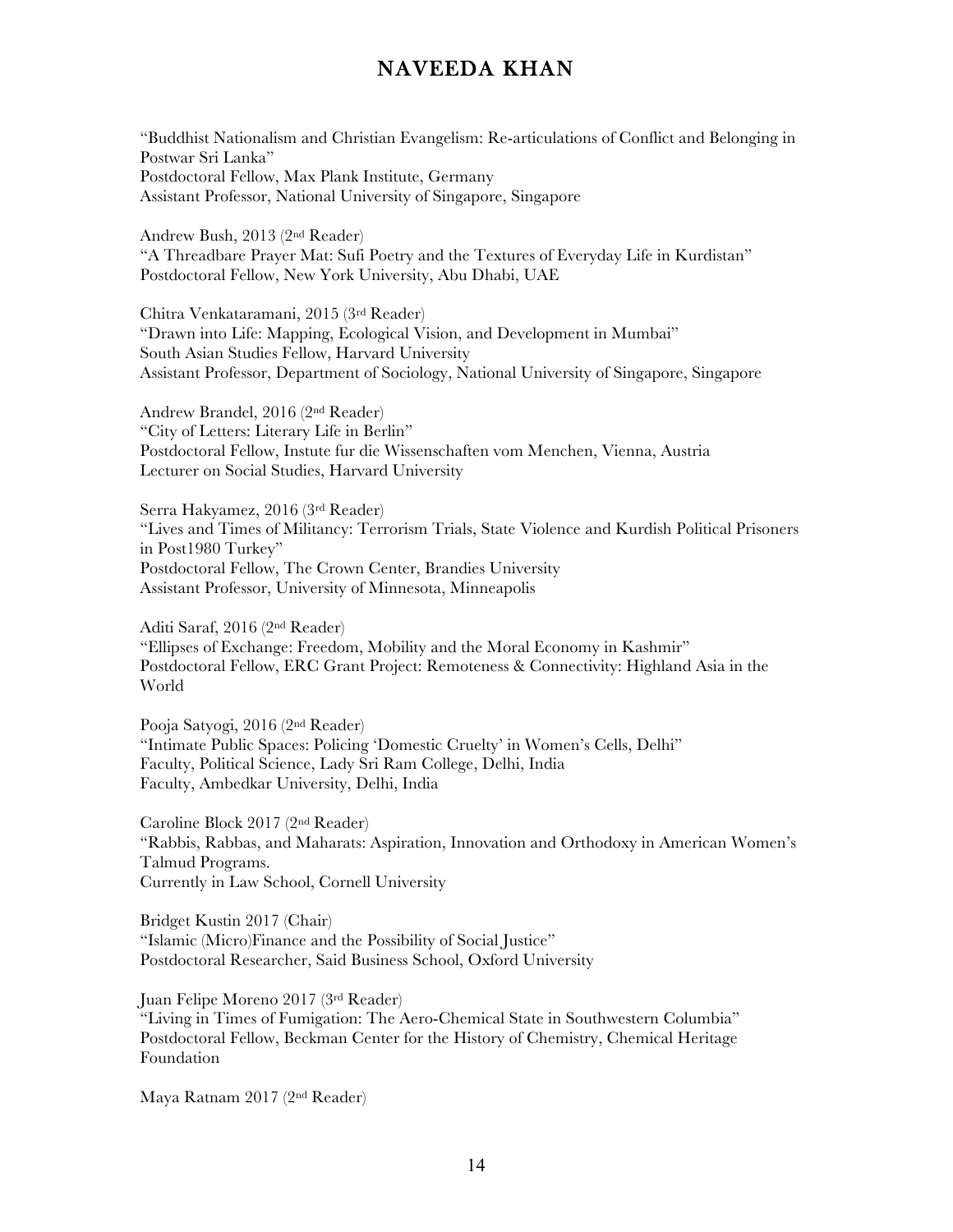"Dwelling in the Forest: Nature, Society and Power in Tribal Central India" Writing Fellow, Ashoka University, New Delhi, India

Megha Sehdev 2017 (3rd Reader) "Interim Artifacts of Law: Interruption and Absorption in Indian Domestic Violence Cases" Postdoctoral Fellow, Department of Anthropology, McGill University

Fouad Halboni, 2018 (3rd Reader) "Between Promise and Disappointment: Coptic Youth Movements and the Sectarian Question After the Egyptian Revolution."

Victor Kumar, 2019 (Chair) "Poetics, Creativity and the Embeddedness of American Acupuncture" Visiting Assistant Professor, Earlham College, Richmond, Indiana

#### **Dissertation Committee/Advisor**

Emma McGlennen (Chair) Ghazal Asif (Chair) Tom Thornton (Chair) Sumin Myung (Chair) Heba Islam (Chair) Sanaullah Khan (Chair) Sruti Chaganti (2nd Reader) Mariam Banahi ((2nd Reader) Swayam Bagaria (2nd Reader) Benita Menezes (2nd Reader) Mikaela Chase (2nd Reader) Marios Falaris (2nd Reader) Kunal Josh (2nd Reader)

#### **Courses Taught**

### **Anthropological Concepts and Methods**

600 Proseminar: Evolution/History/Time 600 Defining Region 400/600 Proseminar: Does History Make You Sick? 400/600 Romantic Anthropology 400/600 Concepts: Reading Hindu and Islamic Texts (x2) 400 Logic of Anthropological Inquiry 300 Methods: Getting to Know Hopkins 300 Romantic Legacy of Anthropology 200 Ethnographies: Everyday Religion and Ethics 100 Invitation to Anthropology (x4) 100 Photography in Anthropology

#### **Anthropology of Religion and the Everyday**

400/600 Concepts: Reading Hindu and Islamic Texts 600 Belief 600 Anthropology of the Everyday 300 Modernity of Religion